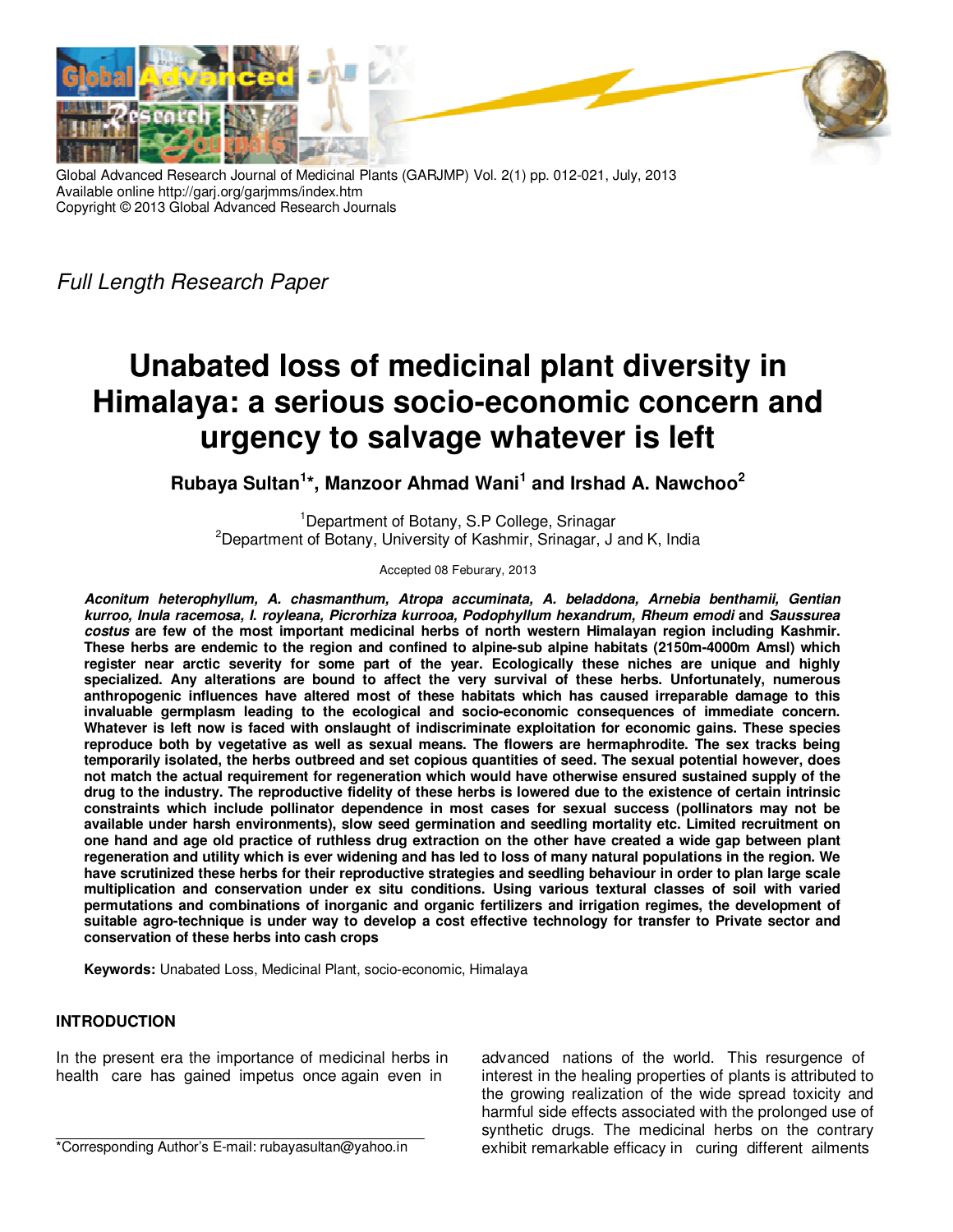without any serious effects. This is the reason why the WHO has time and again emphasized the need to revive the indigenous system of medicine based on locally available raw materials. The WHO reports that about 4 billion people rely on herbal medicine . More than 21,000 plants are said to be of medicinal use around the world of which about 2,000 are mentioned in the Ayur Veda (CCRAM report 1999). It has been estimated that of these 2000 drugs exclusively used in India, over 1800 are of plant origin ( ICMR report 2000). Fortunately, Kashmir Himalaya hosts a remarkably rich wealth of medicinally important herbs. Ranging from cold desert of Ladakh through temperate zone of Kashmir valley to the sub tropical areas of Jammu province, the area offers congenial habitats for luxuriance of the species with wide ranging ecological requirements. The area has a fairly rich representation of plants utilitarian in nature a sizeable number of which find usage in the treatment of various ailments and are consumed directly or used as raw materials for extraction of active principles. It is worthy of note that about 40% of medicinal herbs inhabiting the area are used in the Indian pharmaceutical industry alone. Quite a few find use in the local medical system and some are highly valued in the foreign market. Till about 20 years ago the country used to export 374,921 Kgs of Kuth (Saussurea lappa) to Hong Kong, Singapore, Thailand, Vietnam, Japan, Sri Lanka and France. The medicinal plants inhabiting this part of Himalaya include some endemic elements too which are predominantly represented in Ranunculaceae, Apiaceae, Asteraceae and Lamiaceae etc. Many of these herbs are of a high pharmacological potential and commercially viable. Reportedly, truckloads of raw material in the form of vegetative propagules and even seeds used to be smuggled out of the region without any legislative imposition. The situation now is that hardly sporadic and single plants are traceable after long distances of trekking. Being indiscriminately used and over exploited from times immemorial their very survival in the region has been threatened and today majority are at the brink of extinction. It needs to be mentioned here that majority of these herbs are endemic to the region and ecologically very sensitive. Being confined to stringent alpine-sub alpine habitats which register near arctic severity for some part of the year coupled with high humidity all the year round, these herbs endure extremely specific ecological niches in this part of the Himalayas. Alterations in these specialised habitats are bound to be disastrous for the very survival of this precious natural resource. Cutting through the heart of our herbally rich forests and high altitude habitats for developmental programmes such as tourism and defence has altered the natural home of these sensitive species to cataclysmic proportions and caused an irreparable damage. Already a heavy toll of this wealth has been sacrificed. What is now left is difficult to tame, acclimatise, protect and conserve at newer and approachable habitats because of unique ecological

requirements. The trend, if not reversed now will amount to loss of invaluable genes which are impossible to retrieve. This is the reason why over the past few years, this issue has attained highest priority at the hands of various Governmental and Scientific agencies. Van Vangun (Podophyllum hexandrum); Patis (Aconitum heterophyllum); Kuth (Saussurea costus); Koad (Picrorhiza kurrooa); Pambtsalan (Rheum emodi); Kahzaban (Arnebia benthamii); Krith (Dioscorea deltoidea); Dhoop (Jurinea dolomacea); and Kuroo (Gentiana kurroo) are few of such most important, extensively used and highly threatened medicinal herbs of the region. Species such as these have been identified by the DST, Govt. of India and other environment protection and nature conservation agencies as "special" and "high risk" group of plants. Their conservation and multiplication is indeed the foremost priority of the hour. There is a great need for scientific rigour not only to regenerate these vanishing species but also to create opportunities for supply of raw material to the drug industry on augmented and sustained basis. Currently 11 of the Indian medicinal plants are enlisted in the appendices of CITES which include the aforementioned species as well. Export of these herbs has been banned vide public notice number: 47PN (92-97) Dated March 30th 1994 and they have been enlisted in negative list of exports and imports policy 1997-2002 of the Govt. of India. It is apparent from this that the grim future of our medicinal plant wealth has been foreseen by various Govt. and non Govt. organisations of the country hence the imposition of legislation including the Kuth Act of J and K Govt. launched in the year 1974. Despite these protective measures at various levels from time to time to salvage this invaluable genetic resource and the country's national wealth nothing seems to happen at the grassroots level. Exploitation of these herbs continues unabated. Apart from various Ayurvedic / Unani drug companies of the country such as Hamdard WAKF Laboratories Delhi; Dabur India Ltd. New Delhi; Himalaya Drug Company ,Banglore; Sadar Dawa Khana, Delhi; God Gift Laboratories, Faridabad etc, these herbs find multiple uses in the local medical systems and are either consumed directly or recklessly used as raw materials for extraction of active principles. The natural consequence of this is that we will lose the herbal wealth we have inherited from our ancestors leaving nothing as legacy for posterity. Realising the enormous magnitude of the problem the Department of Science and Technology, Govt. of India funded research in the Department of Botany of this University on Reproductive biology and recruitment strategies of some important and highly threatened medicinal herbs of the region. The numerous surveys and collections made by the teachers and research fellows of the Department during this period gave birth to the Medicinal Plant Reserve (MPR) here in the University. Over the years the departmental faculty has been putting considerable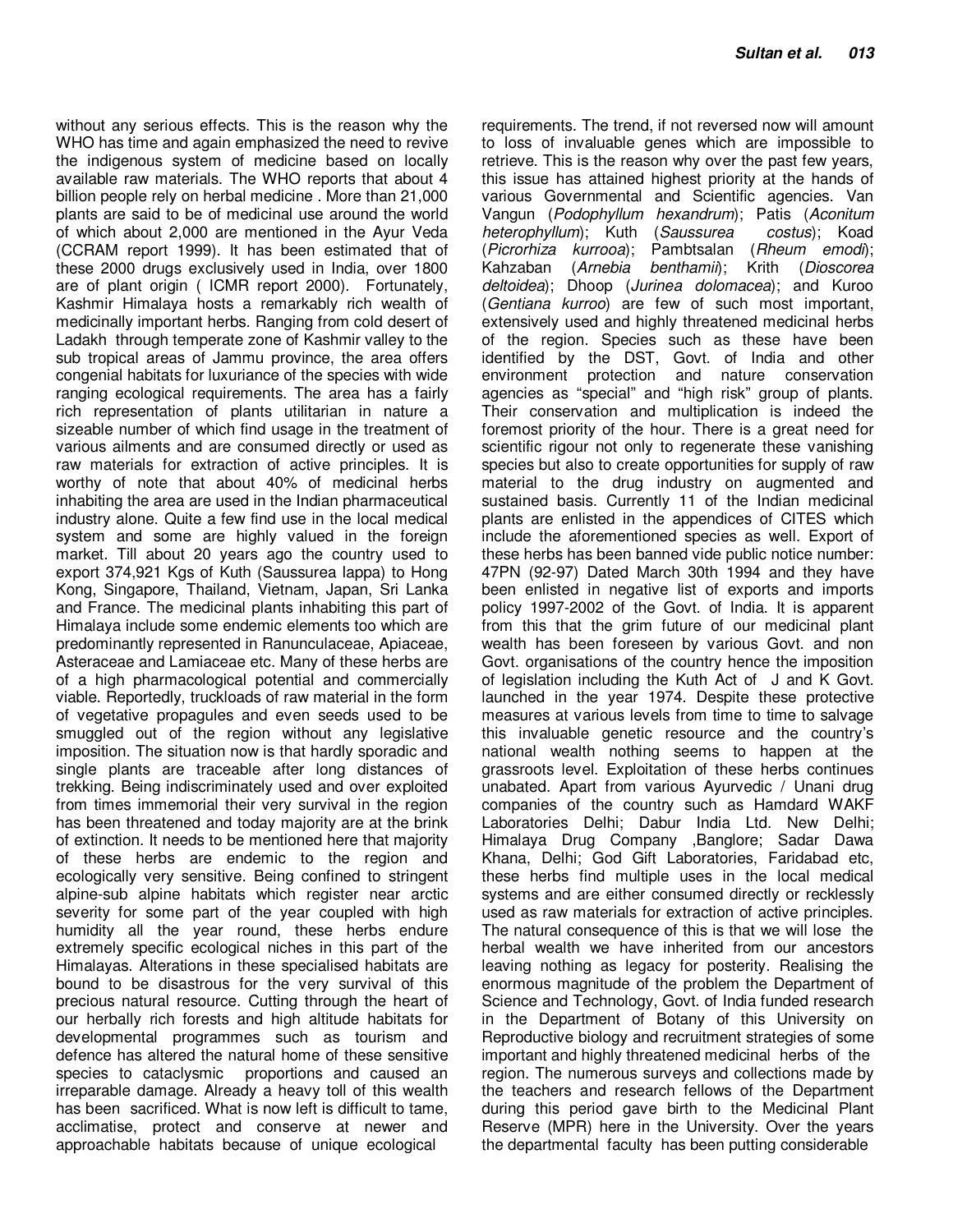efforts to further enrich the MPR by not only acclimatising the herbs transplanted here under simulated ex situ conditions but also multiplying them through seed as well as underground tubers/ rhizomes etc. Fortunately, the effort has yielded dividend and the plants have shown favourable response to the changed ecological conditions. They not only flower but also produce enough seed. This initial breakthrough encouraged us to shift from collection and acclimatisation under ex-situ conditions to their large scale multiplication back in their natural setting at Gulmarg at an altitude of 2500m where the conditions are extremely congenial for In situ conservation .Also the infra structural facilities are available for establishment of a High Altitude Medicinal Plant Reserve. The present project envisages utilising the knowledge generated about the reproductive strategies of these plants and their agro techniques at the Department of Botany, University of Kashmir for their large scale multiplication and establishment of Medicinal Plant Reserves at Gulmarg and Kashmir University.

## **MATERIAL AND METHODS**

The germplasm of the alpine and sub-alpine species was collected in the form of seeds and vegetative propagules (Rhizomes, Root stock, bulb etc) from natural habitats of these species in higher reaches of Kashmir Himalaya. The seeds were washed with 0.1% mercuric chloride for 5-7 minutes and then with 70% alcohol for 1 minute. These were thoroughly rinsed with distilled water. After washing these were subjected to various treatments like Chilling for various duration, Hot water treatment, concentrated acid treatment, Sand paper scarification, Seed coat puncturing, Seed coat removal, GA-3 treatment etc. to enhance and accelerate seed germination and facilitate seedling survival. The results obtained in each case were compared with that of control for each species and best results were computed.

The vegetative propagules were planted in the botanical garden in fall and separated into different groups for planting under different edaphic conditions in spring. The natural habitats and environments of all the species taken up for domestication were studied in detail with respect to habitat preferences, Soil types, Soil organic matter, Soil pH (Brady, 1990; Jackson, 1973; Piper, 1966), exposure, moisture tolerance etc. in order to simulate these conditions at lower altitudes.

After establishment of the transplants at low altitudes, these were also subjected various organic (farmyard manure) and inorganic nutrients (N,P,K) in various doses in order to analyse the impact of these on productivity and yield. Different levels of exposure, irrigation, and combinations were tried to achieve success.

## **RESULTS**

The experimental design for transplants was devised on the principal of randomisation, replication and standardisation with respect to soil type, exposure, irrigation, and nutrient application. Since the domestication of wild growing alpine species of medicinal plants is not an easy and well established process, different people advocate different approaches varying from In situ to Ex situ to In vitro methods. However, the experimental layout is also fundamental and determining factor. Since the history of medicinal domestication is very recent there is no definite method for achieving quality results in different species.

#### **Status and usage of some important medicinal plants of commercial potential**

During the last ten years, the regular field surveys and documentation has revealed an important information regarding the local herbal wealth, their usage, status and commercial potential which has been compiled. This data reveals commercial potential of the medicinal plants of Kashmir as well as illustrates the significance of establishing herbal garden for their conservation. The status of the plants was assessed by comparing the distribution pattern, density and competitive stress faced by the species, overexploitation and comparing that with the available information. The information regarding some selected plants is presented below:

- The symbols used for current status are:
- CR = Critically Endangered;
- EN = Endangered ;
- VU= Vulnerable ;
- LR= Low Risk;
- nt = Near threatened;
- cd = Conservation dependent;
- lc = Least Concern;
- DD = Data deficient;
- NE = Not evaluated)

## **DISCUSSION**

The sub-alpine and other allied species acclimatize quickly and produce flowers and viable seeds shortly after transplantation. Once an introduced species completes its life cycle in the new habitat it is believed to have fully adjusted to the new environment. The completion of the life cycle by these introduced species had opened a new chapter of possibilities in the domestication of alpine and sub-alpine species. This domestication will serve two fold purposes that of conservation and sustained supply of raw material.

It is a known fact that the medicinal activity of these drug plants is essentially due to the presence of certain of active principles which in essence are secondary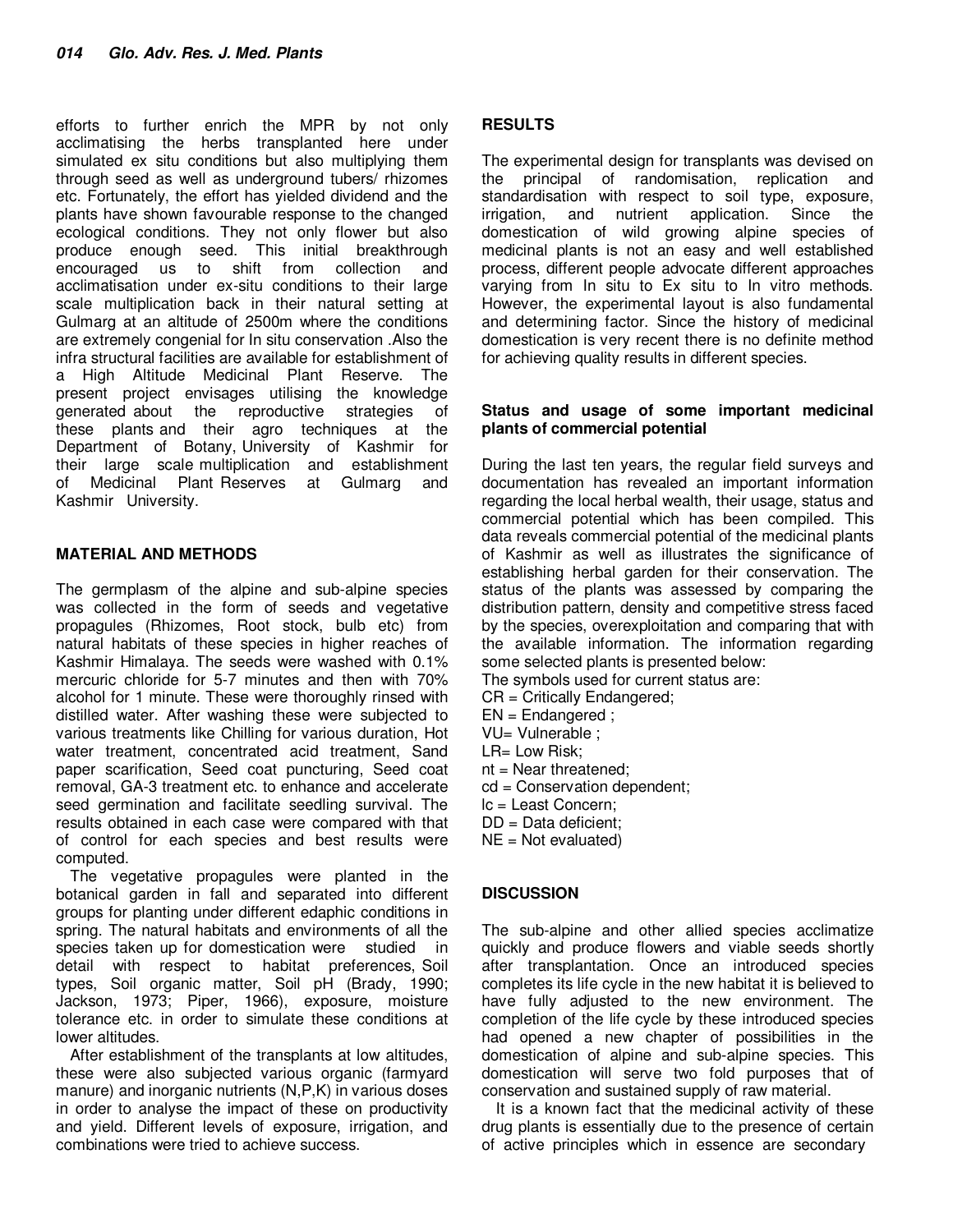**Table 1.** The sites surveyed during the last 10 years for collection and documentation of medicinal plant related information.

| <b>Collection Site</b>                                      | <b>Altitude</b> | Latitude/ Longitude                                              | <b>Direction from Srinagar</b> |
|-------------------------------------------------------------|-----------------|------------------------------------------------------------------|--------------------------------|
| Gulmarg                                                     | $2310m - 2650m$ | $34^{\circ}$ 04 $'$ N $74^{\circ}$ 20 $'$ E                      | North West                     |
| Khilanmarg                                                  | $2900m - 3100m$ | $34^{\circ}$ 04' N 74 $^{\circ}$ 20' E                           | North West                     |
| Apharwat                                                    | $3100m - 3300m$ | $34^{\circ}$ 04 $'$ N 74 $^{\circ}$ 20 $'$ E                     | North West                     |
| Sonamarg                                                    | $2750m - 3100m$ | $34^{\circ}$ 30 $'$ N 75 $^{\circ}$ 23 $'$ E                     | North East                     |
| Phalgam                                                     | $2850m - 4000m$ | $34^{\circ}$ 02 $'$ N 75 $^{\circ}$ 23 $'$ E                     | South East                     |
| Shesnag                                                     | $2400m - 4500m$ | $34^{\circ}$ 30 <sup>'</sup> N 75 <sup>°</sup> 30 <sup>'</sup> E | South East                     |
| Amarnath cave                                               | $3200m - 4400m$ | $34^{\circ}$ 30' N 75 $^{\circ}$ 30' E                           | South East                     |
| Thajwas Glacier                                             | $3800m - 3900m$ | $34^{\circ}$ 30' N 75 $^{\circ}$ 30' E                           | North East                     |
| Ferozpur                                                    | $2125m - 2150m$ | $34^{\circ}$ 04 $'$ N 74 $^{\circ}$ 20 $'$ E                     | North West                     |
| Kokernag                                                    | $2100m - 2200m$ | $33^{\circ}$ 36' N 75 $^{\circ}$ 20' E                           | South East                     |
| Aharbal                                                     | $2400m - 2450m$ | $33^{\circ}$ 34' N 75 $^{\circ}$ 20' E                           | South West                     |
| Naranag                                                     | 2450m - 2500m   | $34^{\circ}$ 30' N 75 $^{\circ}$ 30' E                           | North West                     |
| Yusmarg                                                     | $2700m - 2900m$ | $34^{\circ}$ 32' N 74 $^{\circ}$ 55' E                           | South West                     |
| Verinag                                                     | 2800m - 3100m   | $33^{\circ}$ 32 $'$ N 75 $^{\circ}$ 18 $'$ E                     | South East                     |
| Barimarg                                                    | $3200m - 3500m$ | $34^{\circ}$ 30' N 75 $^{\circ}$ 30' E                           | North East                     |
| Rajouri                                                     |                 |                                                                  |                                |
| (including Pirpanchal range, Dogra, Chandimud and Surankot) | $1900m - 3800m$ | $33^{\circ}$ 34' N 75 $^{\circ}$ 20' E                           | South West                     |
| Rayil                                                       | $3200m - 3800m$ | $34^{\circ}$ 02 $'$ N 75 $^{\circ}$ 23 $'$ E                     | South West                     |
| Zoji La, Gumri and adjoining areas                          | $2900m - 3500m$ | $35^{\circ}$ 30' N 76 $^{\circ}$ 30' E                           | North East                     |
| Kargil District (Drass, Karu, Pandrass, Meenamarg, Padam,   |                 |                                                                  |                                |
| Panikhar, Parakchak, Zanaskar)                              | $2750m - 3700m$ | $35^{\circ}$ 04 $^{\prime}$ N 77 $^{\circ}$ 20 $^{\prime}$ E     | North East                     |
| Leh District (Shey, Thiksey, Choglamsar, Himis, Phyang,     |                 |                                                                  |                                |
| Nubra valley, Changthang, Chumathang, Numa, Khardung La,    |                 |                                                                  |                                |
| Khalatsi, Saspul, Lamayuru, Fotu La, Nimu)                  | 2900m - 6400m   | $36^{\circ}$ 30 <sup>'</sup> N 79 <sup>°</sup> 04 <sup>'</sup> E | North East                     |



**Fig 1**. The alpine and sub alpine sites of Kashmir surveyed during the last 10 years for medicinal plant assessment

|  |  |  | <b>Table 2.</b> Plant species collected, their status and usage |  |  |  |  |
|--|--|--|-----------------------------------------------------------------|--|--|--|--|
|--|--|--|-----------------------------------------------------------------|--|--|--|--|

 $\overline{a}$ 

|            |                               |                     | Current         |                                                                                                             |
|------------|-------------------------------|---------------------|-----------------|-------------------------------------------------------------------------------------------------------------|
| S/N        | <b>Botanical Name</b>         | <b>Local Name</b>   | <b>Status</b>   | Ethno-botanical/Medicinal Uses                                                                              |
|            |                               |                     |                 | The leaves and flower heads are used on inflammed gums and                                                  |
| 1.         | Achillea millefolium          | Pahal Kutch         | VU              | tooth ache                                                                                                  |
|            |                               |                     |                 | Generally recommended for gastric disorders and high fevers. The                                            |
| 2.         | <b>Aconitum heterophyllum</b> | Patis               | СR              | root powder is used against tooth ache                                                                      |
|            |                               |                     |                 | The extract root is used to cure urinary tract infections. It is also use                                   |
| з.         | Althea officinalis            | Sazmool             | <b>NE</b>       | against fever and cold.                                                                                     |
|            |                               |                     |                 | Considered to be toxic. The tubers are collected and chopped and                                            |
| 4.         | Arisaema jacquemontiana       | Surp                | <b>NE</b>       | used as a poultice on chronic boils and cutaneous eruptions                                                 |
| 5.         | Arnebia benthamii             | Kahzaban            | <b>CR</b>       | Given against high fevers and respiratory tract infections. It is useful<br>in heart ailments               |
|            |                               |                     |                 | The dried aerial herb is used as home remedy against roundworms,                                            |
| 6.         | Artemisia absinthium          | Tethwen             | <b>NE</b>       | as pest repellent and against intermittent fevers                                                           |
|            |                               |                     |                 | The extract young stems and foliage is used externally to cure                                              |
| 7.         | Asparagus racemosus           | Mosli               | <b>DD</b>       | arthritic pains. The rhizomes are used as vegetable                                                         |
|            |                               |                     |                 | The leaf extract is given against intermittent and remittent fevers                                         |
| 8.         | Artemisia maritima            | Murin               | VU              | and also against skin eruptions                                                                             |
| 9.         | Atropa acuminata              | Meit Brand          | <b>CR</b>       | Root paste is applied on boils. Leaves are used in sedation                                                 |
|            |                               |                     |                 | Roots reported to cure fevers, diarrhoea and cough. Root paste is                                           |
| 10.        | Bergenia ligulata             | Zakhmi-hayat        | Ic              | used to cure wounds                                                                                         |
|            |                               |                     |                 | The decoction of leaves and petals as poultice is used to cure                                              |
|            |                               |                     |                 | cutaneous eruptions, as antiseptic on wounds . Seeds are used for                                           |
| 11.        | Datura starmonium             | Datur               | VU              | hallucination                                                                                               |
|            |                               |                     |                 | The water extract of corms and poultice of crushed corm is used to                                          |
| 12.        | <b>Colchicum luteum</b>       | Virkum Posh         | VU              | relieve pains of gout                                                                                       |
| 13.        | <b>Digitalis lanata</b>       | Karepate            | NE              | The drug is a known cardiac stimulant. It is also used an ornamental                                        |
|            |                               |                     |                 | The powder of leaves is used a cardiac stimulant. The plant is also                                         |
| 14.        | Digitalis purpurea            | Karepate            | <b>NE</b>       | used as a source of important glucoside Digoxin                                                             |
|            |                               |                     |                 | The rhizomes are used as source of steroidal hormone.                                                       |
| 15.<br>16. | Dioscorea deltoidea           | Kreench             | <b>CR</b><br>VU | Traditionally used to wash hair                                                                             |
|            | Ferula jaeschkaena            | <b>Gure Krandel</b> |                 | The gum resin applied to wounds and bruises.                                                                |
| 17.        | Fritillaria roylei            | Prenik              | <b>CR</b>       | Bulbs are used as antipyretic, expectorant and lactagogue. It is<br>reported to be a remedy for 80 diseases |
|            |                               |                     |                 | It is used as a bitter tonic, gastric stimulant, in fevers and urinary                                      |
| 18.        | Gentian kurroo                | Gentian             | <b>CR</b>       | tract infections                                                                                            |
|            |                               |                     |                 | The root extract is used against cutaneous eruptions, sunburns and                                          |
| 19.        | <b>Heracleum candicans</b>    | Krandel             | <b>DD</b>       | as anti-leucodermal                                                                                         |
|            |                               |                     |                 | Used for diabetes. Dried leaves and flowers are smoked for                                                  |
| 20.        | Hyoscyamus niger              | Bazar Bang          | nt              | hallucination. Leaves are sedative, anodyne and antiseptic                                                  |
| 21.        | Inula racemosa                | Poshkar             | <b>CR</b>       | The roots are antihelmintic, antiseptic, expectorant and diuretic                                           |
|            |                               |                     |                 | Infusion of berries used as diuretic, against cancer, indurations and                                       |
| 22.        | Junniperus communis           | Junniper            | VU              | polyps and as nutritive diet                                                                                |
|            | Jurinea dolomiaea             |                     |                 |                                                                                                             |
| 23.        |                               | Dhoop               | LR              | Roots considered stimulant and antipyretic, also used in colic                                              |
| 24.        | Marrubium vulgare             | Tropar              | <b>NE</b>       | Extract of leaves is used against eye infections and skin rashes                                            |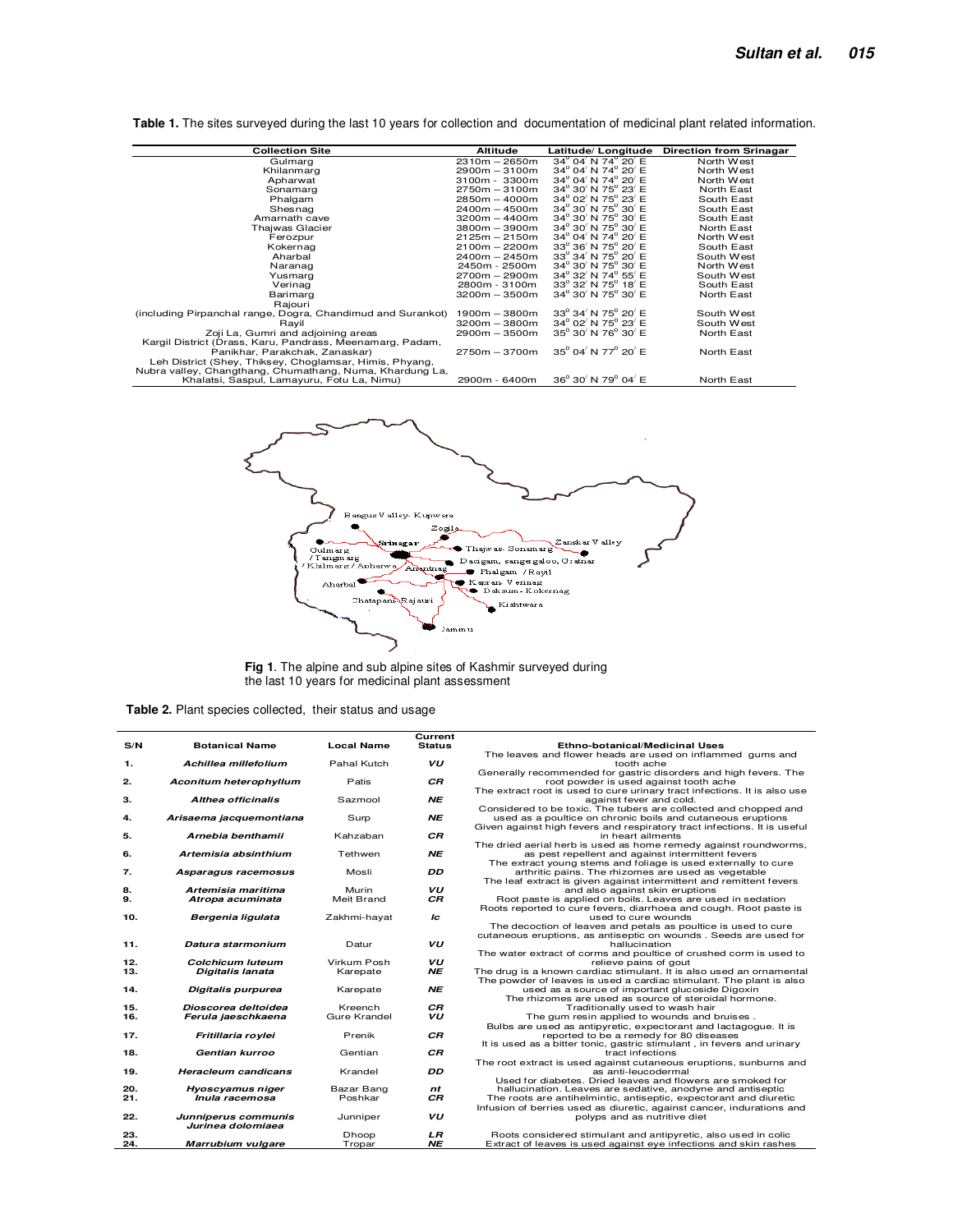metabolites synthesized by these herbs in response to stress conditions. However, there is always a possibility of diminished production of these secondary metabolites when the stress levels is relieved at lower altitudes or when domesticated . Recently at our centre, the active principle in Podophyllum hexandrum showed a marked decrease when cultivated at low altitudes (Beigh, et al 2001). This reduction can be attributed to the absence of stress factor under low altitude conditions. Such a decrease nullifies the gains made in domestication and large scale multiplication of the herb at lower altitudes and have bearing on the economic potential of these herbs. However, still more important and significant is the vigorous growth shown by these species at low altitudes under domestication which can to an extent compensate the reduction in the active principle. It also opens up possibilities of simulating stress conditions by means of limited irrigation, continued exposure , lesser spacing between plants as well as increasing competition by mixed culturing etc. so that the active principle levels are increased to optimum.

It may be concluded that domestication is the appropriate strategy, which can be resorted to achieve Ex situ conservation as well to generate raw material at an industrial scale so that collection and extraction pressure on the natural populations is reduced. Since there is always a possibility of drastic reduction in the active principle, domestication should always be tried at different altitudes and under different eco-edaphic conditions to harness better yields of quality for conservation as well as prosperity.

#### **Medicinal Plant Status as per CAMP data**

When the data regarding the medicinal plants was compiled and a comparison carried out with our studies and the data published after CAMP workshop on medicinal plant assessment 2003 and 2004, it showed similarity in terms of destruction of natural habitat which is continuously causing the species extinction and many important plants at present are at the risk of extinction:

## **Critically endangered: (CR)**

- Aconitum chasmanthum
- Arnebia benthamii
- Dactylorhiza hatagarica
- Fritillaria roylei
- Gentiana kurroo
- Saussurea costus

#### **Endangered: (EN)**

- Aconitum dienorrhizum
- A. heterophyllum
- Angelica glauca
- Arnebia euchroma
- Artemesia maritima
- Betula utilis
- Ephedra gerardiana
- Jurinea dolomiaea
- Meconopsis aculeata
- Picrorhiza kurroa
- Podophyllum hexandrum

#### **Vulnerable**: (VU)

- Aconitum violaceum
- Allium stracheyi
- Bergenia stracheyi
- Ferula jaeschkeana
- Heracleum lanatum
- Malaxis muscifera
- Physochlaena praelta
- Polygonatum multiflorum
- P. Verticillatum
- Rheum australe
- R. moorcroftianum
- R. spiciforme
- R. webbianum
- Rhododendron anthopogon
- R. campanulatum
- R. lepidotum
- Saussurea gossypiphora
- Saussurea obvallata
- **Low Risk- Near threatened: (LR-NR)**
- Hippophae rhamnoides
- Hyoscyamus niger
- **Low Risk-Least Concern: (LR-LC)**
- Selinum tenuifolium
- S. varigatum
- **Data Deficient: (DD)**
- Ferula narthex

## **Not Evaluated: (NE)**

- Inula racemosa
- Nardostachys grandiflora

The data analysis and its comparison with the natural habitats revealed some basic causes of habitat destruction and species extinction which are graphically shown graphically. :At present the efforts are being made to develop specific strategies and programs so that the important and endangered above referred herbs of medicinal and commercial importance are scrutinized for their breeding systems and modes of propagation both sexual and asexual in natural populations. The important cultivation and multiplication sites have been developed at low altitude (1490m- Botanical Garden, Kashmir University) and at high altitude (2400m- Herbal Garden, Gulmarg, Kashmir) to maintain, multiply and conserve their germ-plasm using asexual (underground rhizomes, tubers etc.) and sexual (seeds) propagules. Effective agro-techniques are being developed for pilot production of these herbs using various soil types, environmental conditions and watering regimes.

Conservation and R and D measures that need to be recommended to the government, research institutes and pharmaceutical industries, NGOs and other nature conservation and environmental protection agencies for implementation are:

- Detailed understanding of the reproductive biology of the herb which will help in management of its mass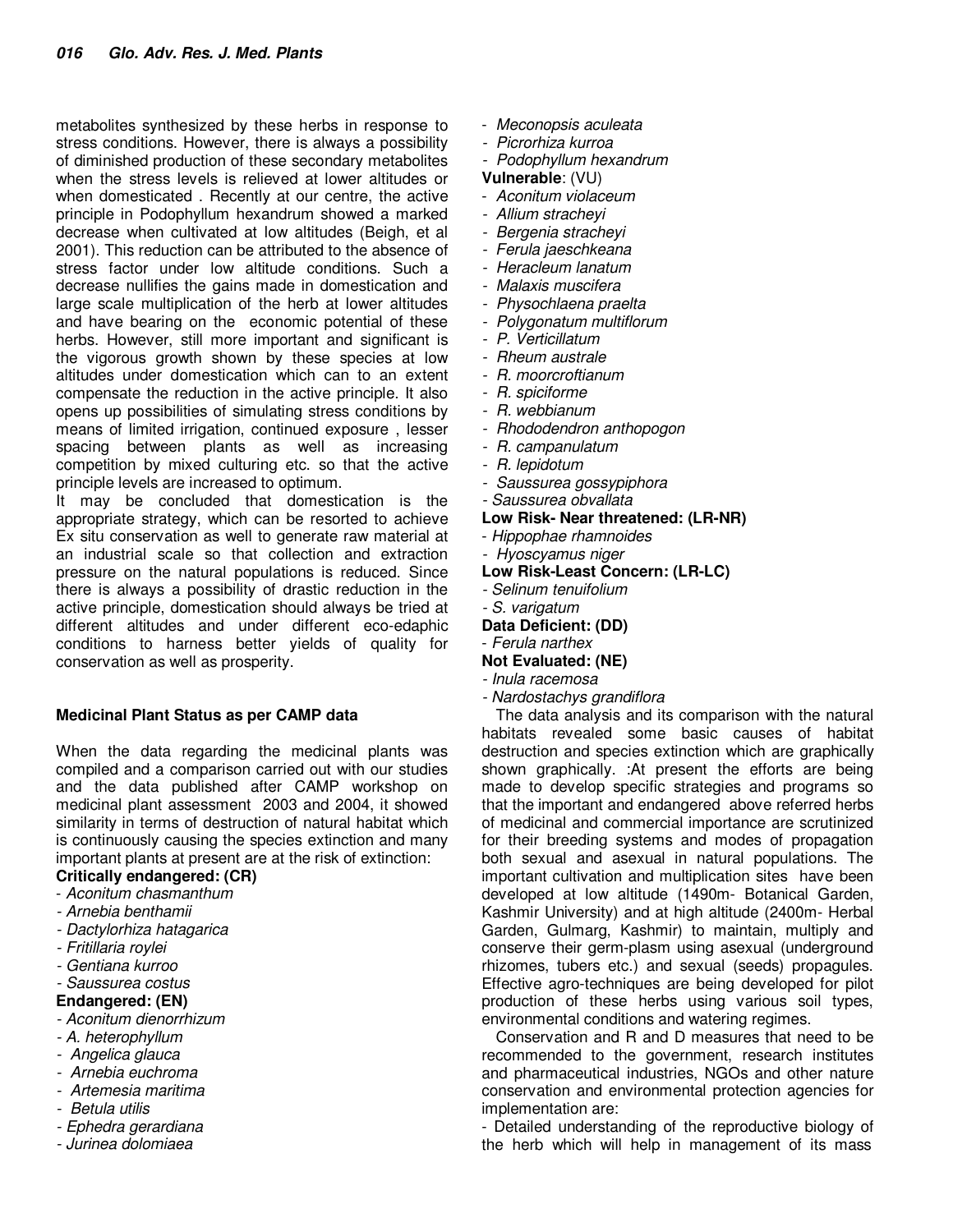

**Plate 1.** Dense natural Habitats of important medicinal plants- A history now?



**Plate 2.** Destruction of natural habitats revealing the speedy loss of species diversity

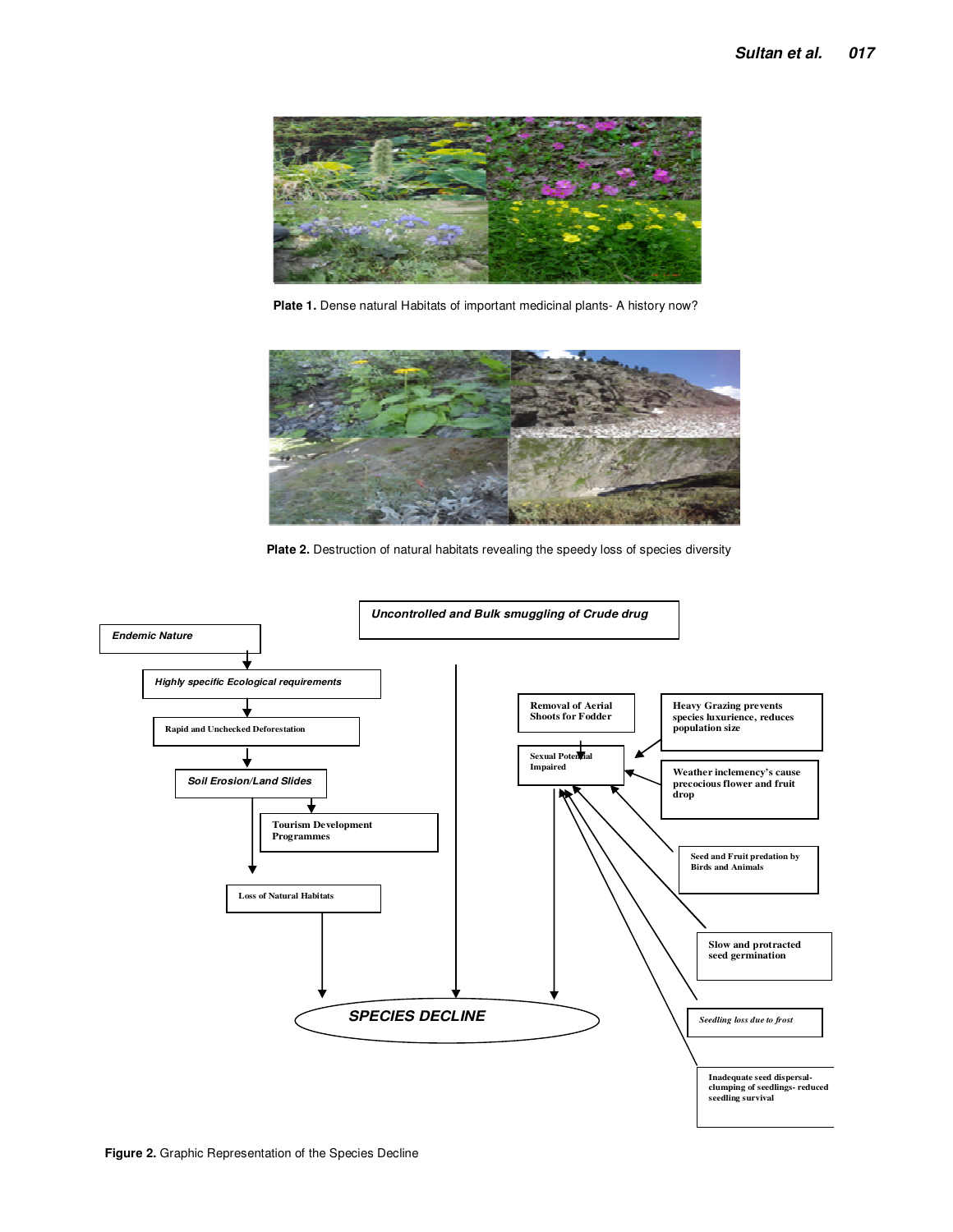



multiplication and conservation

- Assessment of genetic diversity across the entire northwest Himalayan range using DNA based molecular marking.

- In situ conservation, for which suitable areas in its natural habitats need to be identified, demarcated and protected as germplasm reserves. The northwestern Himalayan.

Ex situ conservation under simulated conditions in properly managed herbal gardens and development of protocols for large scale multiplication and micropropagation.

Development and standardization of cost effective agro-techniques for mass multiplication of the herb

- Establishment of cryo-preservation facilities

- Mass awareness through mobilization of media about ethno-botany and pharmaceutical importance of such herbs

- Imposition of legislative measures for effective control on extraction of raw material.

- Chemical documentation of the medicinal potential of the herb

## **CONCLUSION**

The need to conserve and cultivate medicinal plants has been emphasized time and again over the last couple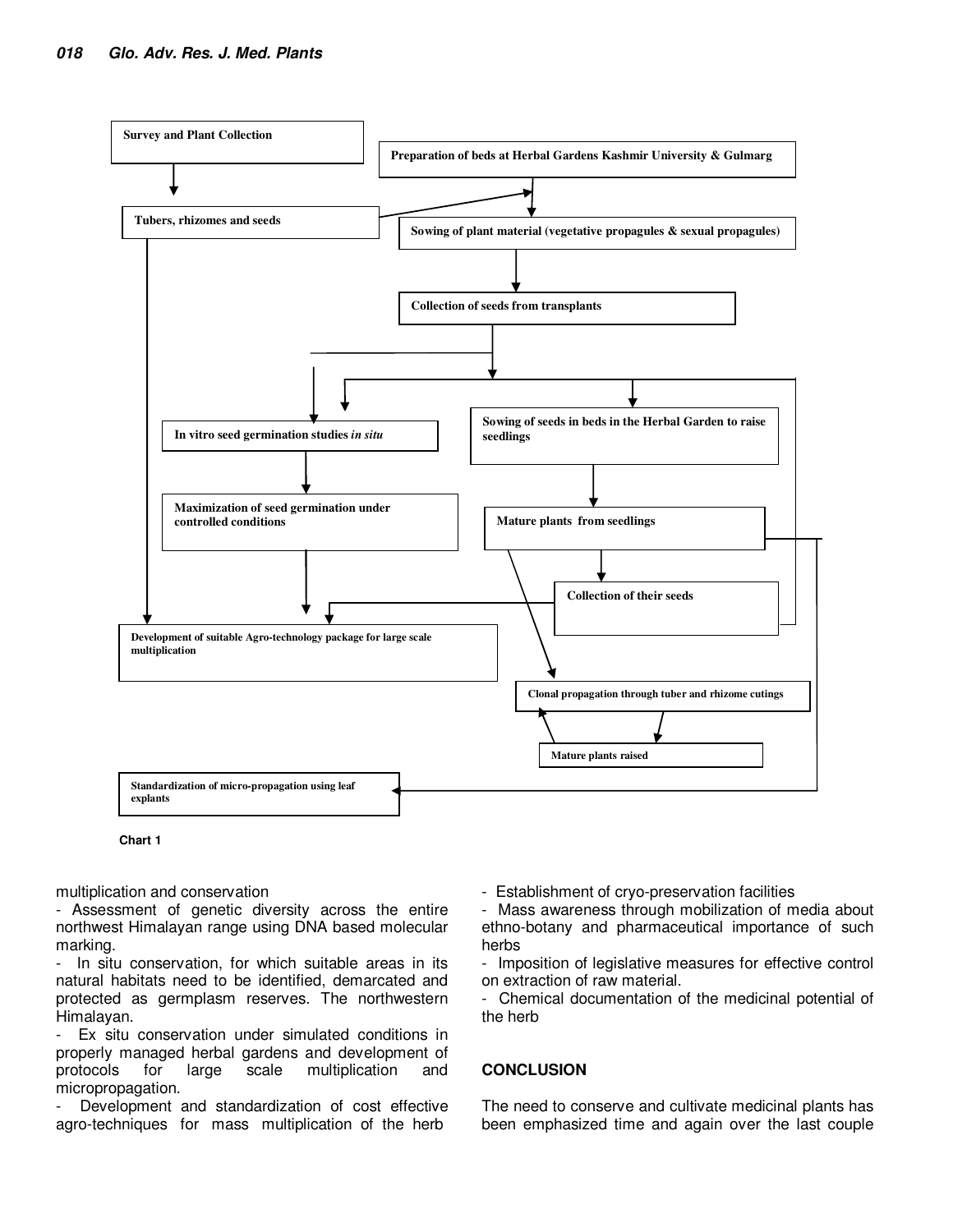

**Figure 2.** Graphic representation of Conservation protocol development for important medicinal plants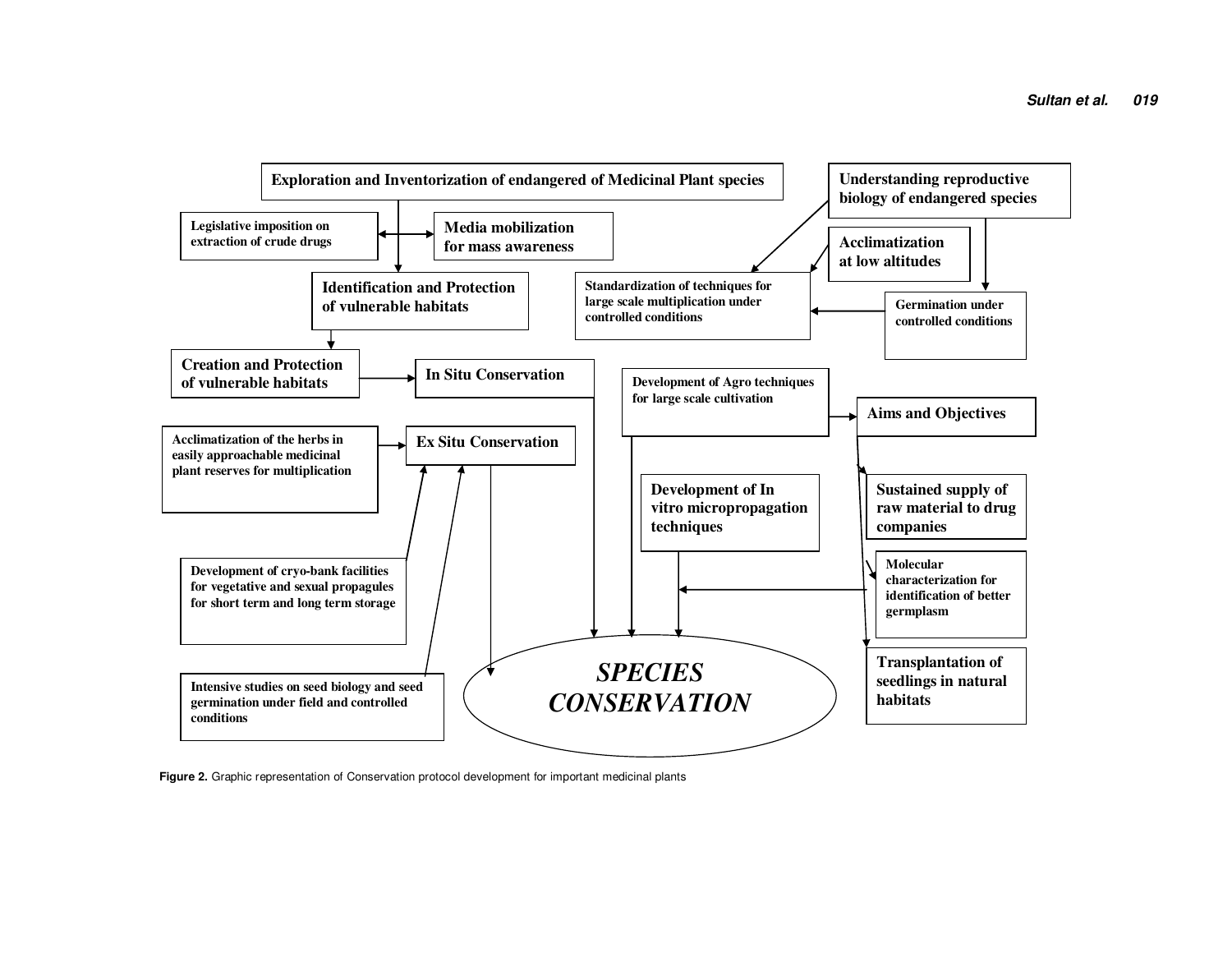

**Plate 3.** Standardization of cultivation practices and commercial cultivation under ex situ conditions a. Rheum emodi b. Atropa acuminate c. Arnebia benthamii (vegetative phase) d. Aconitum heterophyllum e. Aconitum chasmanthum f. Arnebia benthamii (flowering phase)

decades. This is largely due to the ruthless exploitation and extraction of medicinal herbs from their natural habitats, extensive deforestation, construction activities in the vicinity of the natural abode of these herbs as well as other anthropogenic causes like grazing, collection of herbage for fodder, shifting cultivation etc. These pressures have lead to a sharp decline in the population number as well as size of important medicinal plants of the Himalayas. The presents paper analysis the approaches that could be effective in reversing this trend through domestication of these herbs at lower altitudes to meet the local demands as well as those of various drug companies for the crude drug. This will also help in creating a germplasm bank for future exploitation.

Using such methods and strategies the Medicinal plant section of the we have been able to develop a proper plan and programme which has culminated in establishment of two important sections at Srinagar and Gulmarg for domestication, conservation and commercial production of selected medicinal plants along following lines.

- Reactivate the "Kuth Act" for protection of natural wealth of medicinal Plants of Kashmir Himalayas

- Educate locals in the vicinity of dense habitats to protect the herbal wealth as well as try to domesticate these for commercial cultivation

- The Govt. and other interested institutions should provide proper guidance, financial as well as infrastructural assistance to desiring and deserving people/centres to start the commercial production of medicinal plant as well as protecting the natural wealth

The concerned institutions should provide free education to the younger generation so that the herbal wealth of Kashmir Himalaya is protected as long as one desires

- For commercial cultivation selection of the Plant material and the desirable conditions should be drafted after proper consultation with concerned experts as well as authorities.

The whole can be summarized in the form of chart 1.

#### **REFERENCE**

- Anonymous (1997). Threatened medicinal plants of Himalayas- A check list CAMP, Workshop, Lucknow
- Beigh SY, Iqbal M, Nawchoo IA (2001). Herbal Drugs- Current Status<br>and Future Prospects. Hamdard Medicus . 3(2): 116-124. Hamdard Medicus . 3(2): 116-124. Karachi.
- Beigh SY, Nawchoo IA, Iqbal M (2003). Plants in Traditional Medicine of Kashmir Himalaya. J. Econ. Tax. Bot. 27(1):99-104. Jodhpur.
- Brady NC (1990). The Nature and Properties of soils. Prentice Hall of<br>India, Pvt. Ltd. New Delhi. India, Pvt. Ltd. New
- Dhar U, Kachroo P (1983). Alpine Flora of Kashmir Himalaya, Scientific Publishers, Jodhpur, India
- Harper KT (1979). Some reproductive and life history characteristics of<br>rare plants and implications for management. The rare plants and implications endangered species: a symposium. Great Basin Naturalist Menioirs. 3:129-137
- Jackson ML (1973). Soil and Chemical Analysis. Prentice Hall of India, Pvt. Ltd. New Delhi.
- Kaul MK (1997). Medicinal Plants of Kashmir and Ladakh, (Indus Publications, New Delhi)
- Nawchoo IA, Buth GM (1989). Medicinal System of Ladakh, India. J. Ethnopharmacology 26:137-146. USA.
- Nawchoo IA, Buth GM (1993). Studies on Medicinal plants USED BY Gujjar and Bakerwal tribes of Jammu, Kashmir State-India. In: Advances in Plant Science Research (Sahni KC Ed.) Dehra Dun.191-203
- Nawchoo IA, Buth GM (1995). Ethnobotany of Ladakh- Studies on traditional medicinal plants and their uses Oriental Science 1: 23-32
- Nawchoo IA, Buth GM (1996). Ethnobotany of Ladakh (India)- Plants used in health care- II. J. Ethnobiology 18(2):185-194. Tucson, USA.
- Nawchoo IA, Buth GM (1996). Modern Medicine and Botanical Science. Popular Science: 31-34.DST, Kashmir .